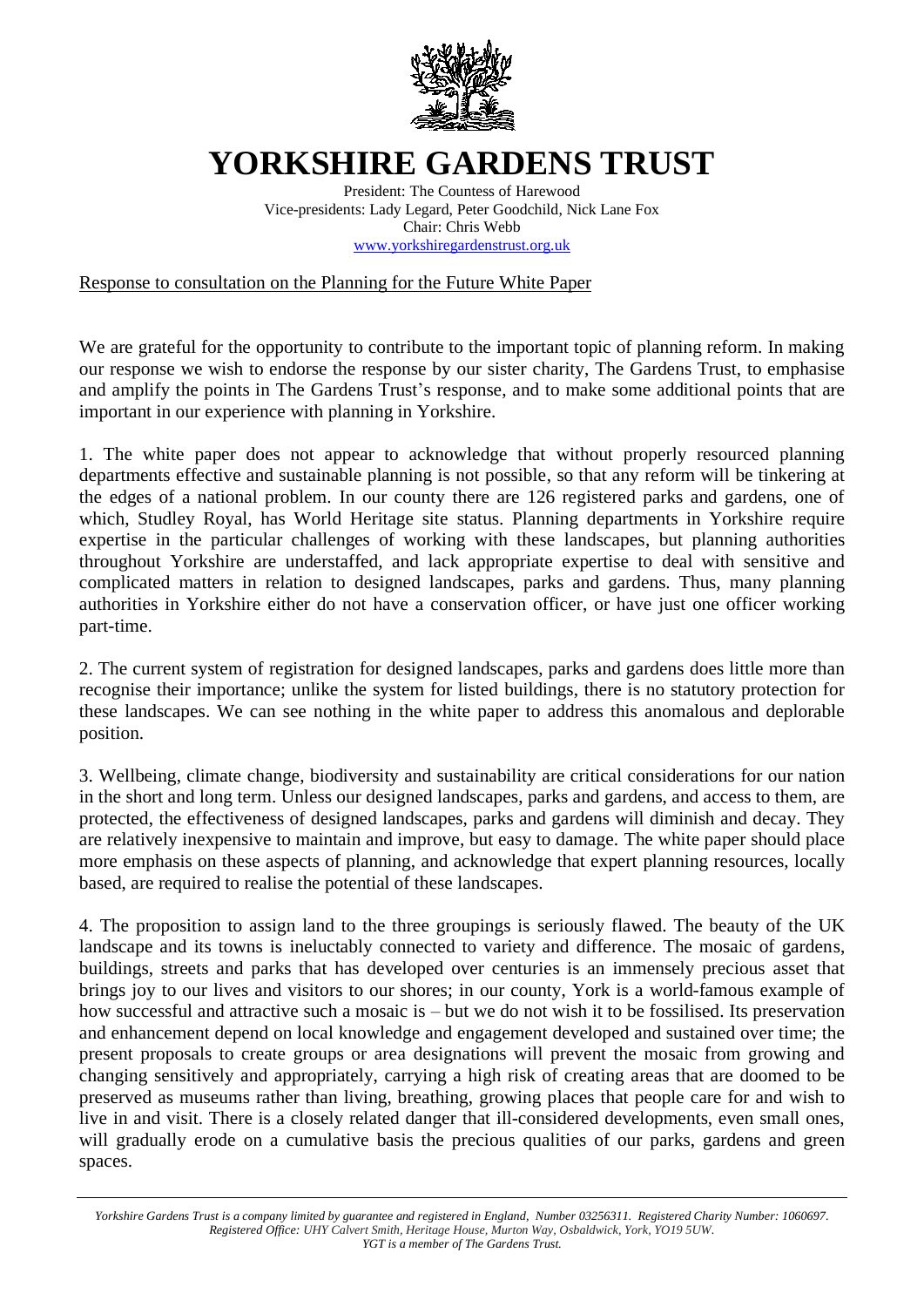5. We understand that the white paper provides for Protected Areas (including established designations such as green belt, AONB, conservation areas) to remain subject to existing policy considerations. But these occupy a small part of the country, while many historic parks and gardens do not lie in Protected Areas. It is important that fast-tracking is not applied to designed landscapes, parks and gardens wherever they might be in the proposed areas; and that individual assessments of applications affecting designed landscapes, parks and gardens are maintained and improved.

6. The question of boundaries between these proposed areas is not properly explored. Boundaries for designed landscapes, parks and gardens are critical to their appreciation and value; it must be recognised that the wider setting and broad visual envelope of such landscapes are important factors in their design, which contribute immeasurably to the many ways in which they are enjoyed now, and in the future. Area designations must allow the consideration of hard and soft boundaries, where parks might blend into agricultural landscapes, or urban or semi-urban settlements. The success of boundaries depends on individual assessments, and cannot possibly be achieved within the proposed timescale for designating the three areas. Moreover, if the white paper is to be successful in improving the planning system, it needs to recognise the importance of, and provide for, change over time. It must also acknowledge that new knowledge and new appreciation of landscapes are acts of continuous creation, as in the very recent additions to the Listings of twenty significant Post-War Landscapes in England.

7. The proposal to allow designated experts to judge their own work is dangerous. Handing over decisions without scrutiny to experts who might not understand local significance (or, indeed, national significance) will lead to poor design and inappropriate intervention. Moreover, it threatens to undermine and ignore the considerable amateur expertise in the population at large (built up over long periods with much effort and expense), and not least in public benefit charities such as our own. Cocreation, pre-application co-operation and neighbourly discussion have good records in creating designs that are owned and appreciated by the public. It is wrongheaded to consider this process as delay; it is rather a process that increases the likelihood of getting designs right, and therefore sustainable into the future. It is important that the new system adopts a plurality of ways (including physical signs) to alert people to applications for planning permission.

8. Yorkshire's National Parks require special consideration and support in planning matters relating to designed landscapes, parks and gardens. Yorkshire Gardens Trust has assisted our National Parks through our research and recording programme (run, led and financed at no cost to the public purse), which has enhanced their understanding of the historic parks and gardens within their boundaries. We also advise on planning matters that affect historic parks and gardens in these National Parks. We are concerned that the white paper pays insufficient regard to the particular problems of these special areas. In particular, we fear that National Parks could lose control over where properties are built, and that this will have a damaging affect on the character of the Parks themselves, and on historic parks and gardens and their settings.

9. Beauty is an elusive and evanescent characteristic to deploy as a planning tool. It carries with it a high risk of privileging sight over the other senses (it is folly to ignore scent, touch and hearing in connection with gardens), and over other characteristics (including, among others, association with historical events or figures, intellectual rigour, and significance in demonstrating new ways of approaching, appreciating and designing landscapes). Beauty is also highly subjective and changes over time, even so short a time as a generation, let alone over centuries.

10. Detail – whether it be a planting scheme in a single bed or the material chosen for a path or a structure – is critical to the big picture. Mosaics of landscape and townscape are constructed of individual tesserae, all of which need to be understood and approached with care; that cannot be achieved in a lasting way in a single 30-month period.